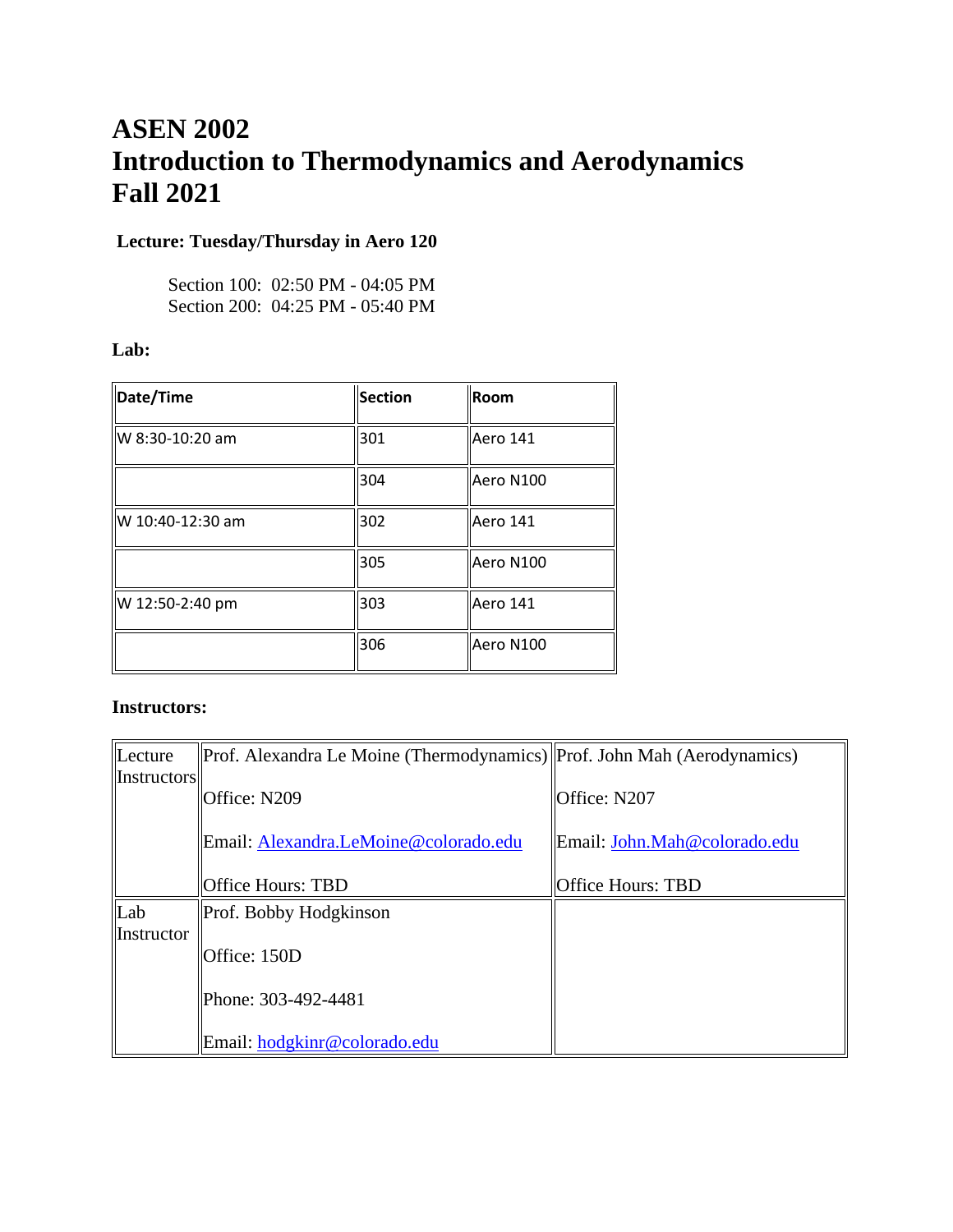# **TA/TF/LA:**

| $\left\  \text{Teaching} \right\ $ TBD<br>$\parallel$ Assistants $\parallel$ |            |  |
|------------------------------------------------------------------------------|------------|--|
| Teaching TBD<br>Fellows                                                      |            |  |
| Lab<br>$\parallel$ Assistants $\parallel$                                    | <b>THD</b> |  |

## **Class Canvas Portal: <https://canvas.colorado.edu/coursTes/75109>**

## **Texts:**

- 1. Cengel, Fundamentals of Thermal-Fluid Sciences, 6th Ed.(hardcopy or electronic version)
- 2. Anderson, Introduction to Flight,  $9<sup>th</sup>$  Ed. (hardcopy or electronic version)

**Prerequisites:** APPM 1350/1360, PHYS 1110 or equivalent

**Corequisite:** APPM 2350 or equivalent, ASEN 2012

**Required Equipment:** Safety glasses/goggles (if in-person lab participation). Laboratory notebooks (physical or electronic) are expected for tracking assignments and documenting lab progress, and may be spot checked periodically (note that lab notebooks will be required for Sr. Projects and promote good professional practice, so use this opportunity to establish good engineering habits, whether in person or remote).

**Course Objective**: Introduce the fundamental concepts and principles of thermodynamic and fluid dynamic systems. The focus is in areas of general importance to the aerospace engineering discipline. The primary goal is the synthesis of basic science (physics), mathematics, experimental methods for quantitative analyses, and design of general aerospace technology systems.

## **Topical Outline:**

- 1. Basic concepts of thermodynamics
- 2. Conservation of energy: the First Law of Thermodynamics
- 3. Properties of pure substances
- 4. Control Volume Analysis
- 5. Introduction to basic concepts of aerodynamics
- 6. One-dimensional incompressible flows
- 7. One-dimensional compressible flows
- 8. Two-dimensional flows: lift and drag
- 9. Introduction to viscous flows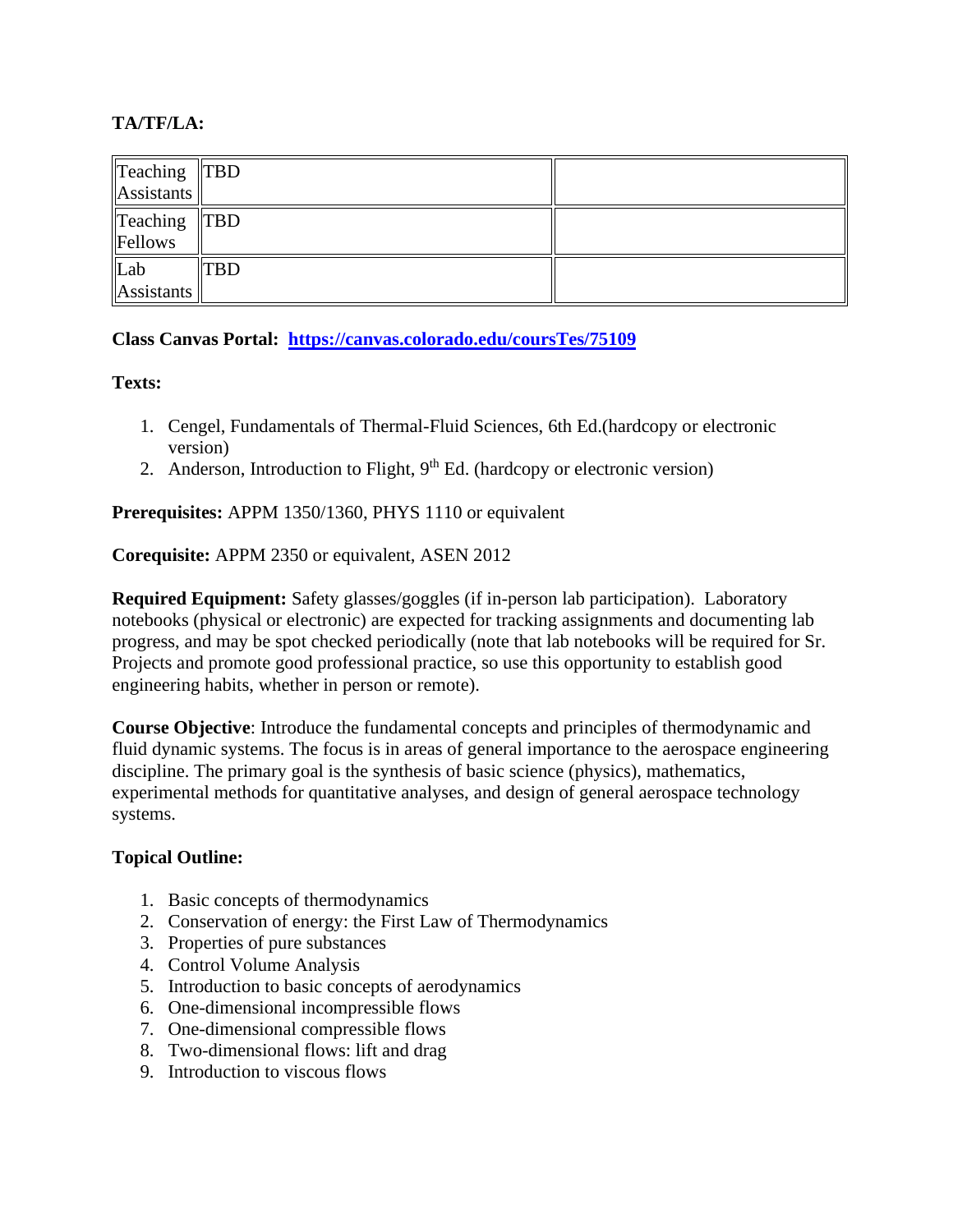# **Grading**

#### *Evaluated Outcomes*

The Department of Aerospace Engineering Sciences has adopted a policy of assigning grades according to "evaluated outcomes" in each course:

- **O1** Professional context and expectations (ethics, economics, business environment, etc.)
- **O2** Current and historical perspective
- **O3** Multidisciplinary, systems perspective
- **O4** Written, oral, graphical communication ability
- **O5** Knowledge of key scientific/engineering concepts
- **O6** Ability to define and conduct experiments, use instrumentation
- **O7** Ability to learn independently, find information
- **O8** Ability to work in teams
- **O9** Ability to design
- **O10** Ability to formulate and solve problems
- **O11** Ability to use and program computers

Evaluation of these outcomes allows an assessment of your performance and provides a major portion of the process we use for continuous assessment and improvement of the entire AES undergraduate curriculum. The model for these outcomes derives from several sources including the "*Desired Attributes of an Engineer*" as defined by The Boeing Company, and "curriculum reviews" from major aerospace corporations including The Boeing Co., Lockheed Martin Corp. and Ball Aerospace Corp. These inputs were combined with the AES faculty vision of the desired attributes of an aerospace engineer and the requirements of the Accreditation Board for Engineering and Technology (ABET) to produce this list of evaluated outcomes. Each assignment is designed and graded to assess some portion of these outcomes.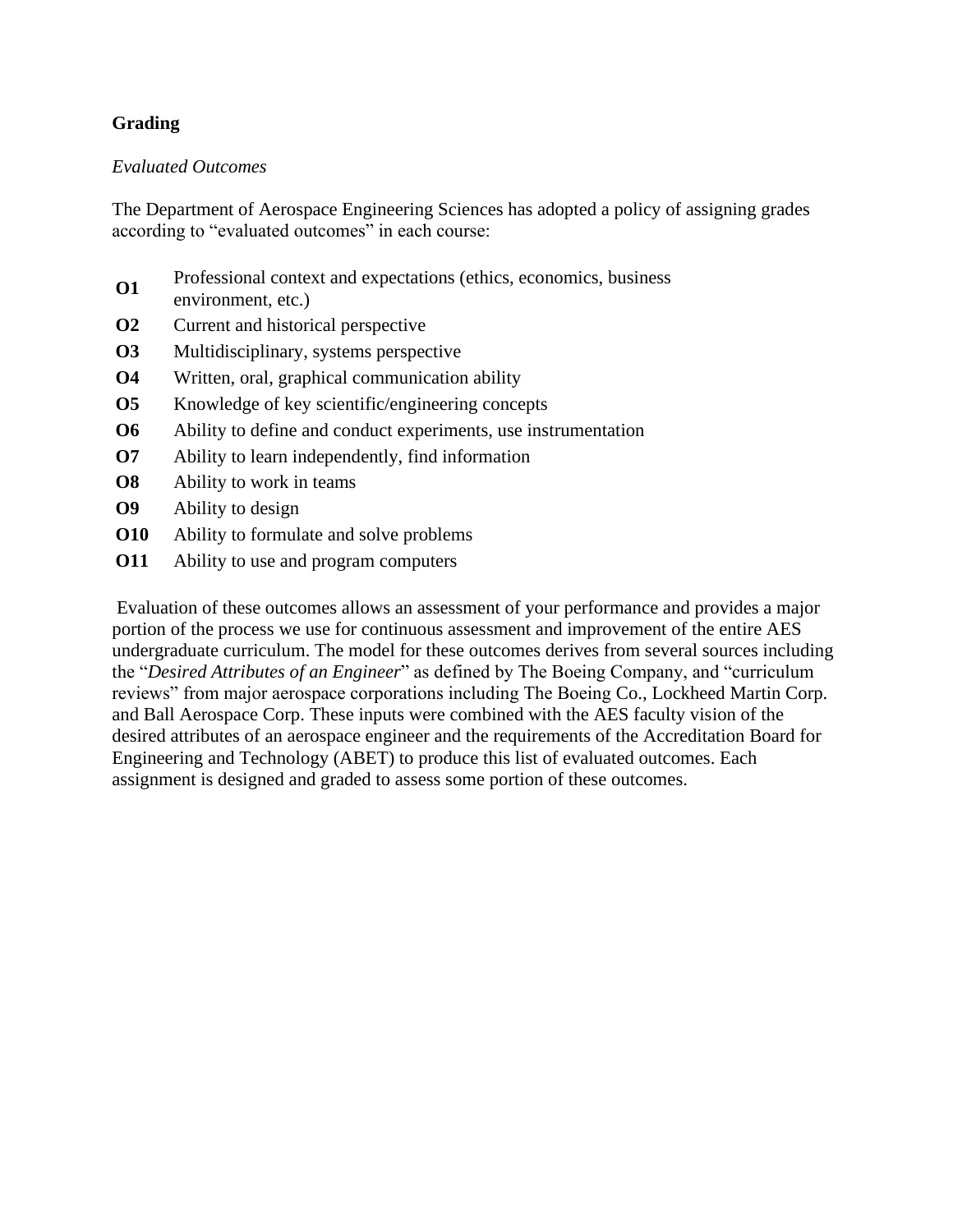*Grade Breakdown*: The two principal lecture / lab elements of the course, *thermodynamics and aerodynamics*, are equally weighted. Your final grade is determined according to the following percentage breakdown.

| <b>Type</b>       | <b>Description</b>                                                      | Percentage                                             |
|-------------------|-------------------------------------------------------------------------|--------------------------------------------------------|
| <b>Individual</b> | Quizzes (Lab & Lecture)<br>Breakdown of quizzes and their weights below | 30% (Total)                                            |
|                   | 3x lecture quizzes                                                      | 6% each                                                |
|                   | $2x$ lab quizzes                                                        | $6%$ each                                              |
|                   | 2 x Exams (Total)<br>Breakdown of exams and their weights below         | <b>30% (Total)</b>                                     |
|                   | Thermo Comprehensive                                                    | 15%                                                    |
|                   | Aero Comprehensive                                                      | 15%                                                    |
|                   | <b>OPTIONAL Comprehensive Final</b>                                     | Can replace either<br>Thermo or Aero<br>Exams (ONLY 1) |
| Group             | <b>Experimental Lab*</b>                                                | 15% (1 aero)                                           |
|                   | Design Lab*                                                             |                                                        |
|                   | Peer Engagement & Interaction                                           | $10\%$ (total)                                         |
|                   | Homework                                                                | 6%                                                     |
|                   | <i>iClicker Lecture Participation</i>                                   | 2%                                                     |
|                   | Lab Participation                                                       | 2%                                                     |
| <b>Total</b>      |                                                                         | 100%                                                   |

*\* Lab & Design reports and/or presentation scores may be adjusted by instructors for individuals based on team peer evaluations.*

*Grading Philosophy:* Assignments and evaluations are graded to an absolute standard designed to assess your level of competency in the course material. This is known as criterion-based grading where students are evaluated against an absolute scale (90=A, 80=B…). The criteria will be a set number of points or a percentage of the total. Because the standard is absolute, it is possible that all students could get As or all students could get Ds. Minor adjustments may be made in the determination of final letter grades and with grade cut lines, but there is no "curving" in this course. The final grade indicates your readiness to continue to the next level in the curriculum, which requires a C or better to meet AES pre-req standards. The faculty have set these standards and expectations based on our education, experience, interactions with industry, government laboratories, others in academe, and according to criteria established by the ABET accreditation board.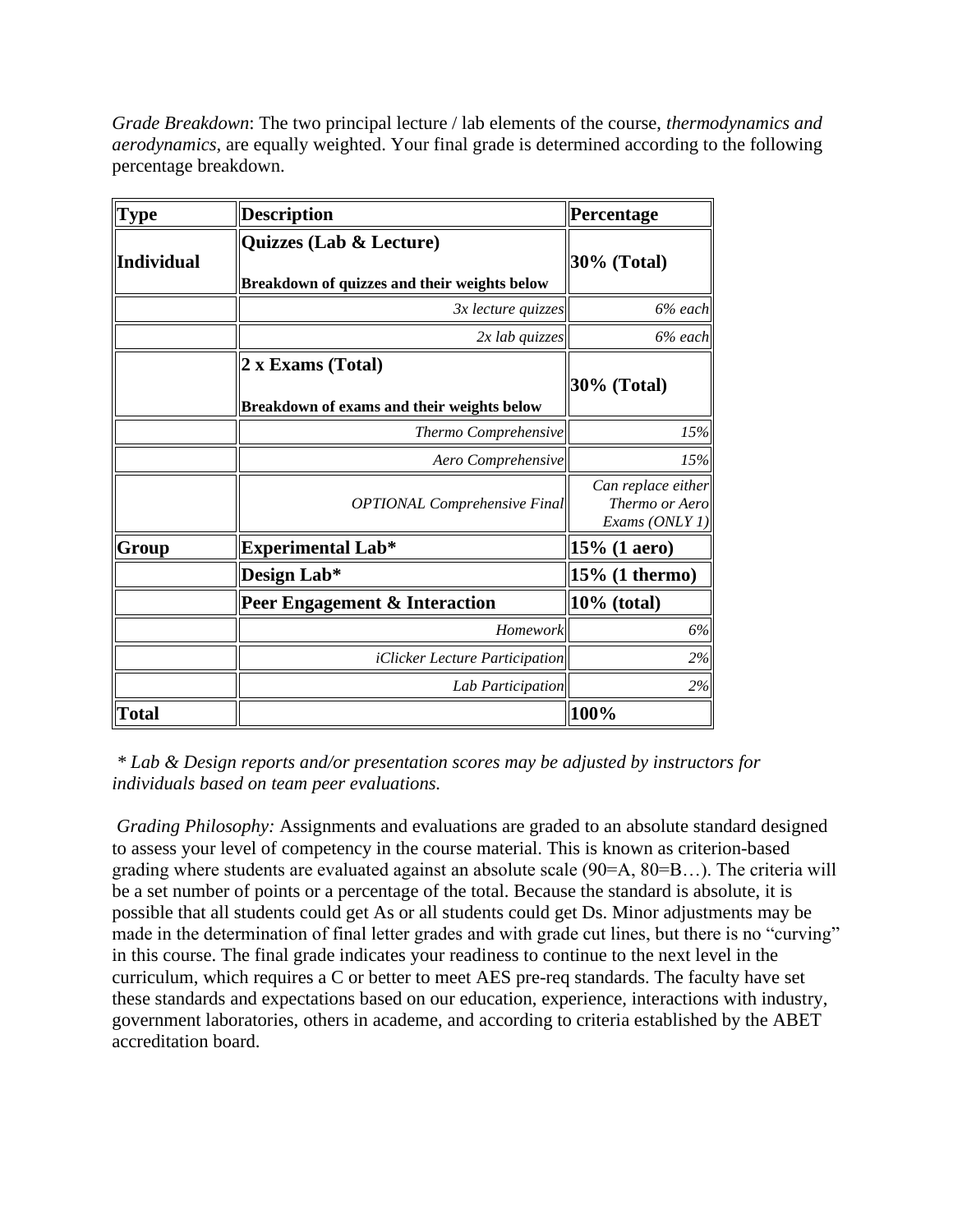*IMPORTANT: The course grade is primarily dependent on individual measures of competency, i.e. exams and quizzes. The other course assignments are designed to enrich the learning experience and to enhance individual performance, not to substitute for sub-standard individual competency. Accordingly, group assignment grades (i.e., labs) are only incorporated into the final grade when the individual grade (made up of quizzes and exams) is a C or better. In other words, if your individual score average is below a C, then the group-based grade fraction will not be averaged into your final grade, which will now be based solely on your individual score. This policy makes it important to use the group assignments as opportunities to enhance your own learning and not simply rely on your team members to 'divide and conquer'. If the work in the assignment is split up among group members, be sure that the learning is not also split up, but is shared among the whole group (i.e., everyone is accountable for and knowledgeable of all parts of their team's collective product).*

**Class Policies:** Students are all responsible for knowing and adhering to the following class policies

- 1. **Class Communication:** The primary means for general course communication will be via course-wide Canvas announcement. Informal questions and discussions will be handled via the course Slack site: [asen2002fall21.slack.com.](asen2002fall21.slack.com) Instructors, TAs, TFs, and LAs will all monitor Slack for questions on lectures, labs, and assignments. Private student questions or coordination can be handled via direct Slack message to the instructors. Questions regarding grading or regrade requests will all be handled via Gradescope: [https://www.gradescope.com/courses/283454.](https://www.gradescope.com/courses/283454) **Emails will NOT be a primary communication method used in course correspondence.** Students are encouraged to attend office hours for questions regarding course content or assignments as it enables better clarity and learning.
	- o Request access to course Slack using your Colorado.edu email: [asen2002fall21.slack.com](https://o365coloradoedu-my.sharepoint.com/personal/joma1794_colorado_edu/Documents/Course%20Materials/ASEN%202002%20(Working)/ASEN%202002%20Fall%202021%20(Shared)/Admin/asen2002fall21.slack.com)
	- o You will receive an invite to the Gradescope course page. You must also use the same email address that is aligned with your Canvas account (the one you received the email invite on).
	- o Communication of any medical or studies-related needs of absence that are known (non-emergency) should be communicated as soon as possible, and--when possible--any expected impact to assignments/exams should be coordinated with the instructor prior to, not after the fact, of missing a course deadline. See specific guidelines regarding COVID related illness and reporting are below.
- 2. **Homework and Quizzes:** Homework assignments are to provide you practice application problems to prepare you for the exams. Homework assignments and lab quizzes will be administered online via Canvas. Lecture quizzes will be administered in class. All students are expected to review the entire course schedule at the beginning of the semester and identify any potential conflicts. **There will be no make-up quizzes.**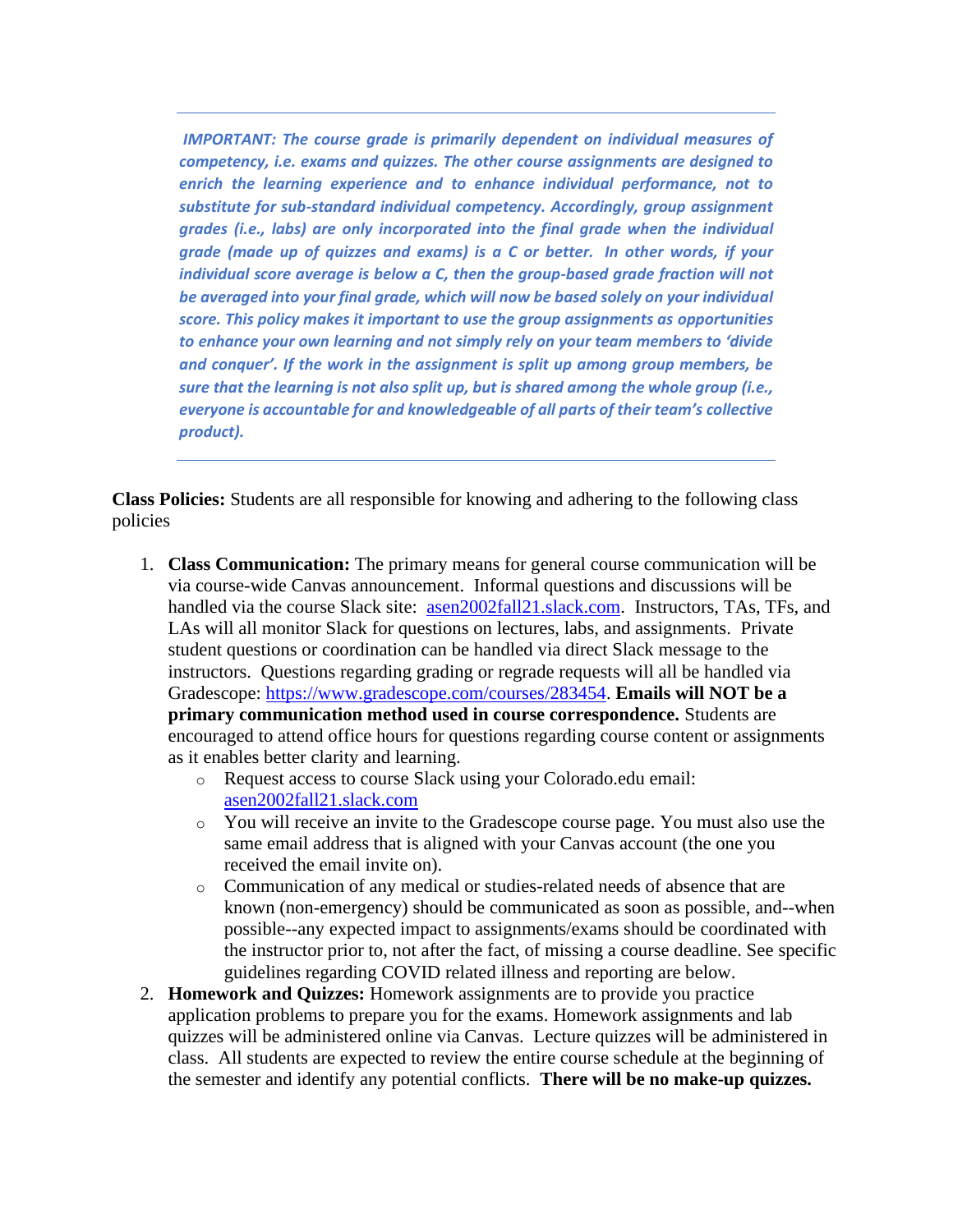### **The lowest lecture quiz grade will be dropped for every student (does NOT include lab quizzes).**

- o Note that ALL Quizzes are individual effort, and you may not collaborate with classmates. External resources that you are permitted to use will be defined by the instructor for each quiz. Anything not explicitly allowed is to be considered unusable during a quiz.
- 3. **Exams:** All exams in this course will be conducted in class during scheduled lecturesection time periods and the assigned finals time period. Students must look ahead and ensure that they coordinate their schedules to be available to accomplish the exams at the prescribed times.
	- o **Exam Conflicts: There will be no make-up exams; if an exam is missed, you will take the optional final exam associated with that missed exam (thermo or aero) as a replacement grade.**
	- o Final Exam Scheduling: If you have three or more final exams scheduled on the same day, you are entitled to arrange an alternative exam time for the last exam or exams scheduled on that day. To qualify for rescheduling final exam times, you must provide evidence that you have three or more exams on the same day, and arrangements must be made with your instructor **no later than the end of the sixth week of the semester**
	- o Collaboration on quizzes or exams: Using another student's work as your own, or allowing another student to use your work as their own, is considered academic misconduct and will not be tolerated. If you are caught in any of these activities, you may receive a grade of "F" for the course and a report will be made to the Office of Student Conduct & Conflict Resolution.
- 4. **Submission of Assignments:** All assignments will be submitted electronically (unless otherwise stated) via the Canvas or Gradescope course site. Work must be neat and readable with adequate spacing and margins. You are responsible for legibility - no reevaluation will be granted for illegible submissions.
	- o You are responsible for ensuring your digital upload contains all your work and properly uploads. Always check your uploaded assignment turnins! Noncompliant or unacceptably illegible submittals will be returned ungraded with a score of zero.
	- o Your name (last, first), assignment number, and due date should be visible in the upper portion of each page. Final answers must be indicated with a box. Multiple answers (when only one is required) will be counted as incorrect.
- 5. **Experimental lab reports should be completed using a digital word processing program (Word, LaTeX, PDF, etc).** All group member names with relevant assignment information must appear on the cover page. Bottom line - submit all work with a professional appearance. Neatness, clarity, and completeness really do count in the work world!
	- o Detailed guidelines for laboratory reports and presentations will be distributed and reviewed separately. Labs are written up and presented in groups, and initially graded as a group effort. Final individual grades for each lab assignment, however, will reflect an anonymous peer evaluation of the group members and professor assessment. The peer assessment is a multiplying factor that can significantly alter your individual grade relative to the group grade. This is done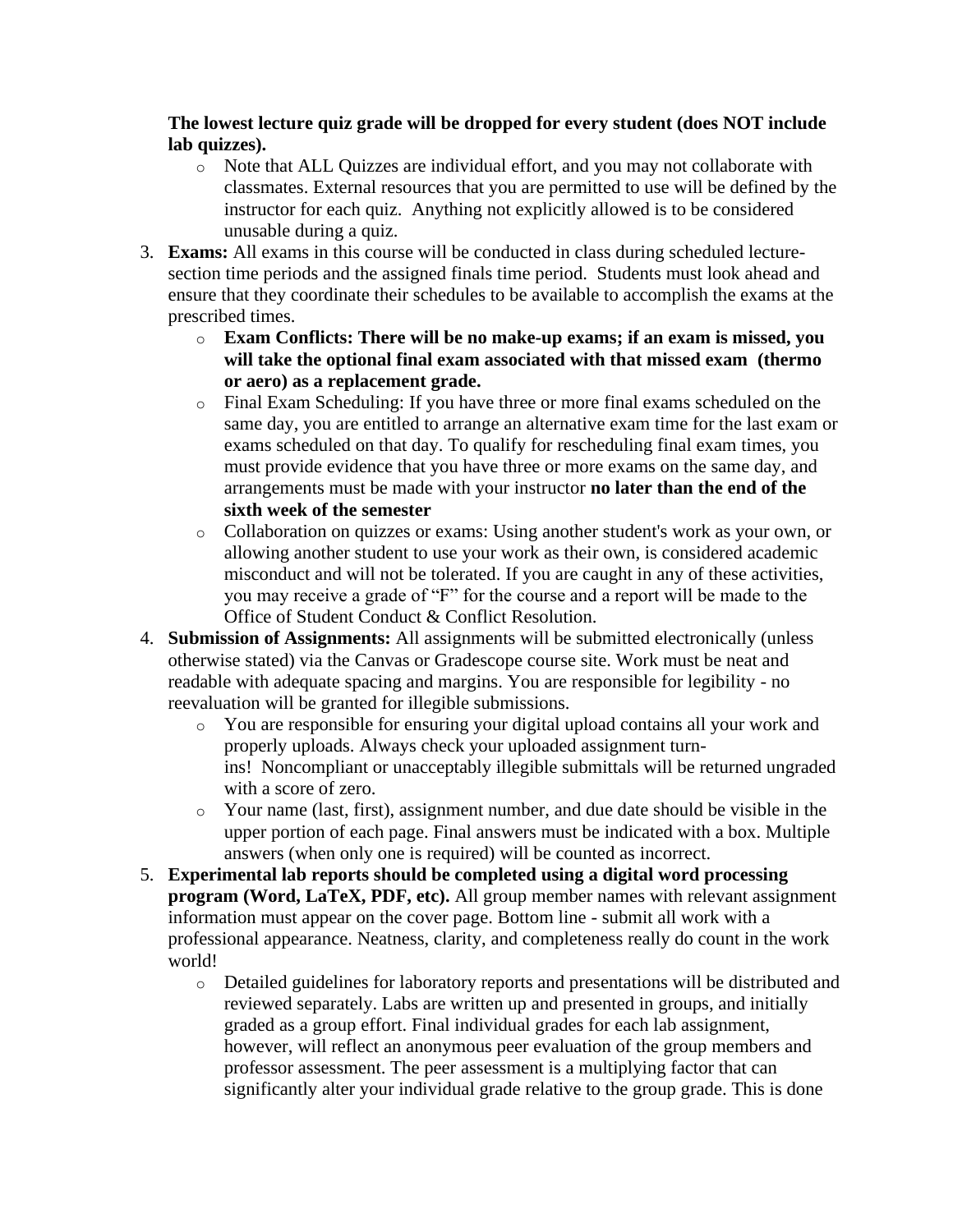to promote fairness in assigning group grades where individual contributions to the group's work may be unequal, but also to promote equal contribution from all group members.

- o Use of MATLAB is required unless otherwise stated for labs.
- 6. **Assignment and Exam Regrade Policy:** If you would like to submit a regrade request for any assignments or exams you must submit a regrade request via Gradescope within 2 weeks of the graded assignment return date. All regrade requests will be reviewed and approved by a course instructor and not teaching assistants, teaching fellows, or lab assistants.
	- o The regrade request must clearly state the reason you are requesting the regrade, and what you believe the correct grade should be. Note that disagreement on the established rubric allocation of points is not a valid reason for regrade and will not be considered.
	- o Points can be added OR removed based on correctness. Therefore, if a mistake was made in grading and too few points were awarded, the regrade request may increase the final score, however if the professor finds a mistake was made in grading and too many points were awarded, then the regrade request may lower the final score.
- 7. **Attendance at all scheduled lecture/discussions and laboratory periods is expected.** Some of the material covered in class is not in the textbook. Expect new material to be presented in both the lecture/discussion and laboratory periods. Quizzes and exams can cover all material in the course including lectures, quizzes, homework and laboratory work.
- 8. **Peer Engagement & Interaction:** Participation in lecture and lab are monitored throughout the semester. Lecture participation will make use of iClicker Polling software (available through OIT) in order to survey the class and help facilitate discussions. Students are required to create an iClicker Student account and download the iClicker App to their smartphone or device. If you do not have a smartphone, access to iClicker polling questions is available via web browser. Before class begins:
	- o Create an account by going to the OIT iClicker page [\(OIT iClicker Setup\)](https://oit.colorado.edu/tutorial/cuclickers-set-iclicker-student-account)
	- o Download the iClicker App for your smartphone or device
	- o Register for the course (ASEN 2002-100 | Intro. to Thermo and Aerodynamics). Note that there are 2 sections available. Make sure you sign up for the correct section in order to earn participation credit.
		- 1. ASEN 2002-100
		- 2. ASEN 2002-200
- 9. **Rationale for course assignments and evaluations:** 
	- o Reading assignments are to be completed before the start of the lecture period. The lecture discussions can include reading questions to help evaluate grasp of key concepts. The lectures will help clarify and supplement your reading and to prepare you for homework assignments, quizzes, laboratory work, and exams.
	- o Homework reinforces the mental processes that help you to become proficient in a subject. In addition to the assigned homework, we encourage you to work additional problems for practice and make summary notes for yourself. Before beginning any homework assignment, you should read the relevant text sections and work through the examples in the text.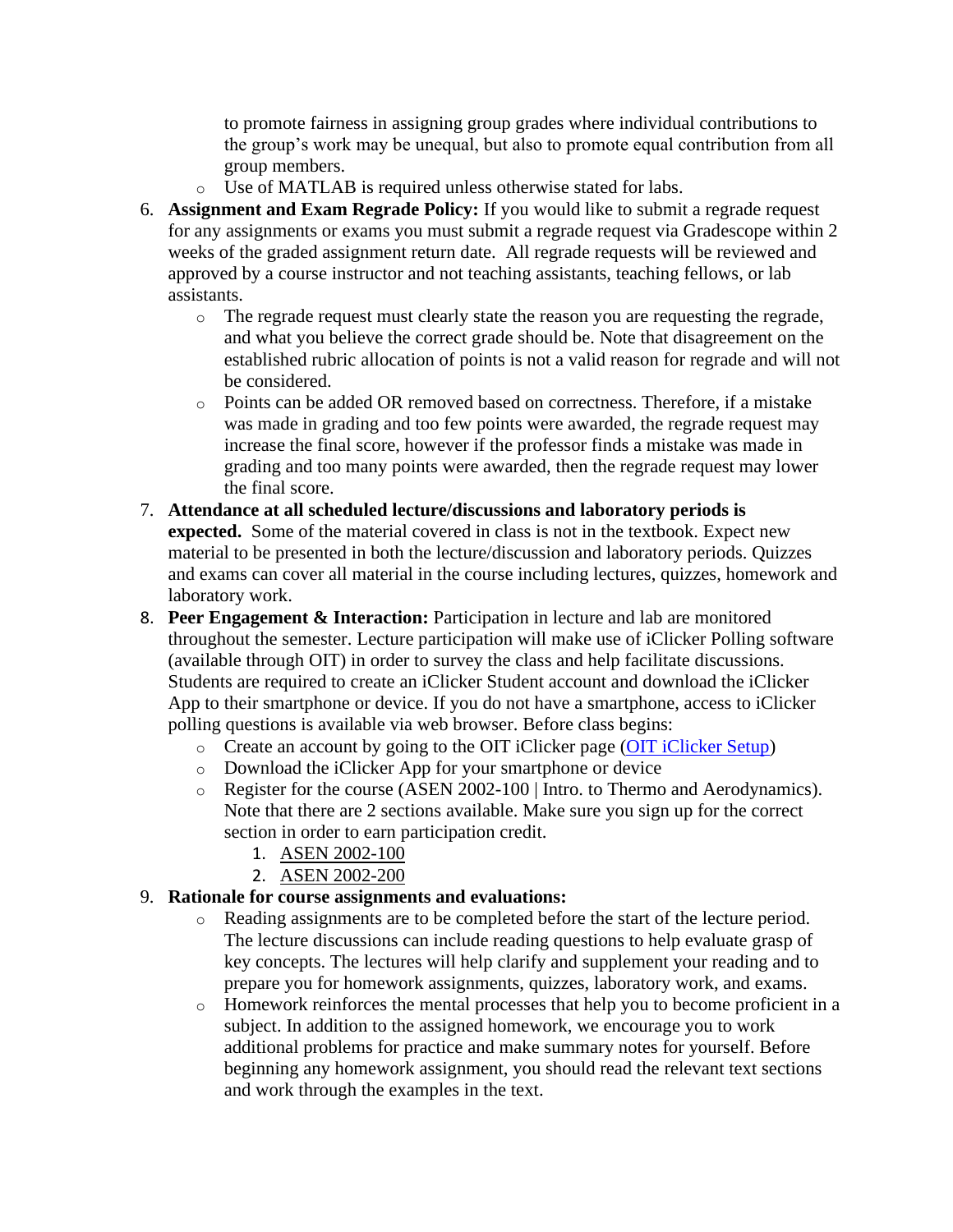- o Experimental laboratory exercises are more complex than the homework and require special equipment (such as the wind tunnel). You will work in teams to collect and analyze the data, as well as deliver the experimental laboratory assessment.
- o Exams and quizzes provide a gauge to determine what you have learned individually.
- o Design projects help you to learn how to synthesize the basic concepts, methods, and tools presented in the course curriculum by combining theory and practice. The team-oriented lab approach will give you experience in the benefits and challenges of working and cooperating in groups, as is typical in this industry.
- 10. *Safety is priority #1 in the in-person laboratory.* Anyone violating rules of safe conduct may receive a zero for the laboratory exercise and may be restricted from the lab facilities. Use of lab facilities is a privilege, not a right, and you must conduct yourself according to the lab rules and regulations. Those endangering themselves, others, or laboratory equipment by their unsafe conduct will not maintain their access privileges. Failure to wear appropriate safety gear will result in a 10% grade penalty for the lab for each infraction.
- 11. **Professional behavior and considerate communication practices are expected at all times.** Any questions, comments or concerns you may have should be respectfully voiced to your peers or the professor either in person or via email. *Please note that lectures sessions will be recorded via Classroom Capture to facilitate offline review of material.*
- 12. **Eating and drinking inside the classroom is strictly prohibited.** This requirement is set by the university regarding COVID-19.

## **CLASSROOM BEHAVIOR**

Both students and faculty are responsible for maintaining an appropriate learning environment in all instructional settings, whether in person, remote or online. Those who fail to adhere to such behavioral standards may be subject to discipline. Professional courtesy and sensitivity are especially important with respect to individuals and topics dealing with race, color, national origin, sex, pregnancy, age, disability, creed, religion, sexual orientation, gender identity, gender expression, veteran status, political affiliation or political philosophy. For more information, see the policies on [classroom behavior](http://www.colorado.edu/policies/student-classroom-and-course-related-behavior) and the Student Conduct & Conflict Resolution policies.

## **REQUIREMENTS FOR COVID-19**

As a matter of public health and safety due to the pandemic, all members of the CU Boulder community and all visitors to campus must follow university, department and building requirements and all public health orders in place to reduce the risk of spreading infectious disease. Students who fail to adhere to these requirements will be asked to leave class, and students who do not leave class when asked or who refuse to comply with these requirements will be referred to [Student Conduct and Conflict Resolution](https://www.colorado.edu/sccr/student-conduct). For more information, see the policy on [classroom behavior](http://www.colorado.edu/policies/student-classroom-and-course-related-behavior) and the [Student Code of Conduct](http://www.colorado.edu/osccr/). If you require accommodation because a disability prevents you from fulfilling these safety measures, please follow the steps in the "Accommodation for Disabilities" statement on this syllabus.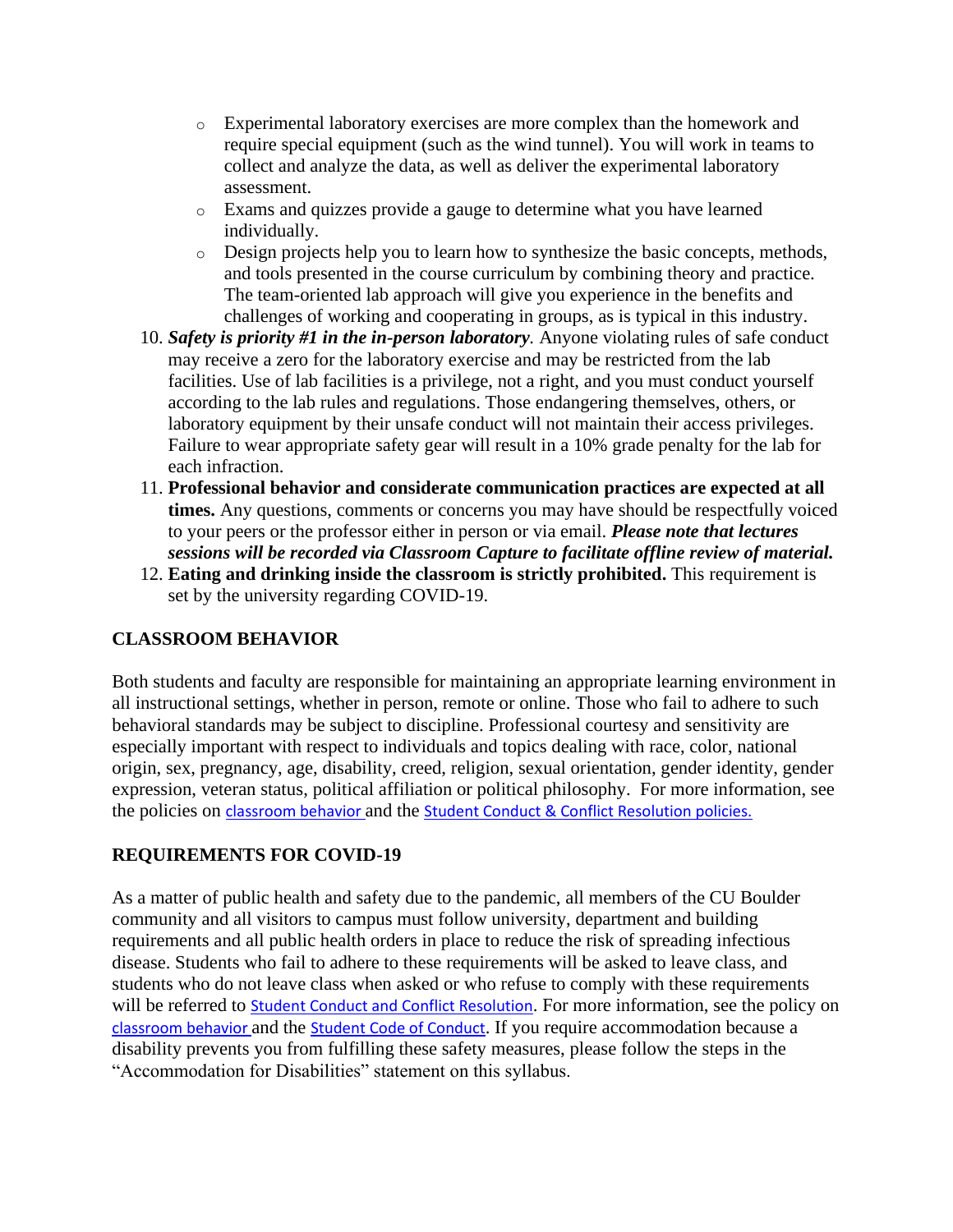As of Aug. 13, 2021, CU Boulder has returned to requiring masks in classrooms and laboratories regardless of vaccination status. This requirement is a temporary precaution during the delta surge to supplement CU Boulder's COVID-19 vaccine requirement. Exemptions include individuals who cannot medically tolerate a face covering, as well as those who are hearingimpaired or otherwise disabled or who are communicating with someone who is hearingimpaired or otherwise disabled and where the ability to see the mouth is essential to communication. If you qualify for a mask-related accommodation, please follow the steps in the "Accommodation for Disabilities" statement on this syllabus. In addition, vaccinated instructional faculty who are engaged in an indoor instructional activity and are separated by at least 6 feet from the nearest person are exempt from wearing masks if they so choose.

Students who have tested positive for COVID-19, have symptoms of COVID-19, or have had close contact with someone who has tested positive for or had symptoms of COVID-19 must stay home. In this class, if you are sick or quarantined, please notify your lecture and lab instructors immediately to make arrangements concerning missed class materials.

## **ACCOMMODATION FOR DISABILITIES**

If you qualify for accommodations because of a disability, please submit your accommodation letter from Disability Services to your faculty member in a timely manner so that your needs can be addressed. Disability Services determines accommodations based on documented disabilities in the academic environment. Information on requesting accommodations is located on the [Disability Services website.](https://www.colorado.edu/disabilityservices/) Contact Disability Services at 303-492-8671 or [dsinfo@colorado.edu](mailto:dsinfo@colorado.edu) for further assistance. If you have a temporary medical condition, see [Temporary Medical Conditions](http://www.colorado.edu/disabilityservices/students/temporary-medical-conditions) on the Disability Services website.

## **PREFERRED STUDENT NAMES AND PRONOUNS**

CU Boulder recognizes that students' legal information doesn't always align with how they identify. Students may update their preferred names and pronouns via the student portal; those preferred names and pronouns are listed on instructors' class rosters. In the absence of such updates, the name that appears on the class roster is the student's legal name.

## **HONOR CODE**

All students enrolled in a University of Colorado Boulder course are responsible for knowing and adhering to the Honor Code academic integrity policy. Violations of the Honor Code may include, but are not limited to: plagiarism, cheating, fabrication, lying, bribery, threat, unauthorized access to academic materials, clicker fraud, submitting the same or similar work in more than one course without permission from all course instructors involved, and aiding academic dishonesty. All incidents of academic misconduct will be reported to the Honor Code ([honor@colorado.edu](mailto:honor@colorado.edu)); 303-492-5550). Students found responsible for violating the academic integrity policy will be subject to nonacademic sanctions from the Honor Code as well as academic sanctions from the faculty member. Additional information regarding the Honor Code academic integrity policy can be found on the [Honor Code website](https://www.colorado.edu/osccr/honor-code).